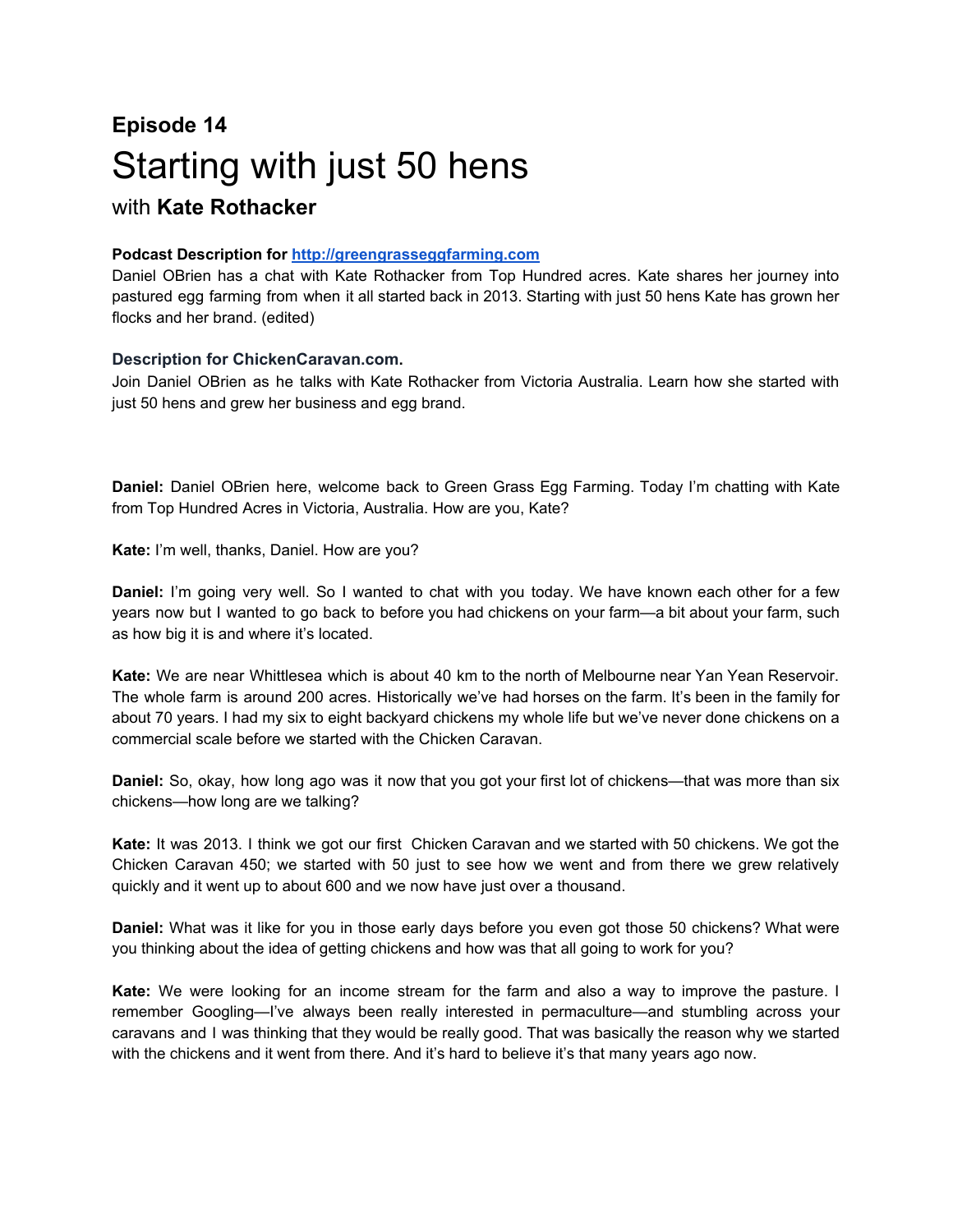**Daniel:** How long did you have 50 chickens before you decided this could be a goer, to get your confidence up to say hey, let's ramp up some numbers now?

**Kate:** A fairly short time. We probably had them for three or four months before we got a bigger flock. It was a good thing to get your head around it all first, how to manage them and how everything works, but it was really quickly. I guess we just delivered our eggs into shops and everyone loved the taste of them and it went from there.

**Daniel:** Were you surprised how fast the market got on board and got behind your product and ultimately became customers?

**Kate:** I was, yeah. I remember our first client, which is our local IGA; we delivered them on consignment so we went in there to see if they sold and they sold very quickly and from there we developed some really good relationships with smaller retail outlets. They have been very supportive of our product and they came out to visit the farm and to see how we actually do things. I guess I was surprised that it took off very quickly.

**Daniel:** You talked about smaller retailers so where are most of your eggs sold now, is it through retail shops, restaurants, cafes, direct consumers?

**Kate:** We do two farmers markets. They're our direct sources of selling our eggs. And we have about eight restaurants and smaller shops that we supply to so it's probably about a fifty-fifty split.

**Daniel:** So on the farm now you've got about a thousand hens; what are some of the other livestock or crops that you also have on the farm?

**Kate:** Initially we grew some organic garlic and we still do that on a very small scale, not as much as we used to. We have some beef cattle and we still have quite a few horses that we breed on the farm. Those are the other activities we do along with the pastured eggs.

**Daniel:** I noticed from your Facebook page in the early days you just had alpacas guarding your chickens but now you've got a few Maremma dogs. Tell me about them.

**Kate:** Yes, we've recently got three Maremma pups which is a whole new world for me. My family has definitely fallen in love with them because they're beautiful dogs. I mean, the alpacas have done a good job of guarding. We still have some alpacas with some of our flocks but the Maremmas are in training at the moment. They've been really great. I've heard various experiences from people but I think it's been good, that's why we've got three. They're brothers and sisters and they're in a big area and they play with each other and they've been great with the chooks so far. They came from somewhere where mum and dad were guarding chooks so that's sort of what they've known their whole life. They're beautiful dogs.

**Daniel:** Why did you decide to go with Maremma dogs since you already had alpacas? Were you after something different?

**Kate:** I guess it's my dream long term to farm without fencing so that's part of that. Perhaps I could do that with the alpacas, I'm not sure, but I think they might tend to wander a bit further so the dogs are an avenue that hopefully one day we can let down the fences and work with them.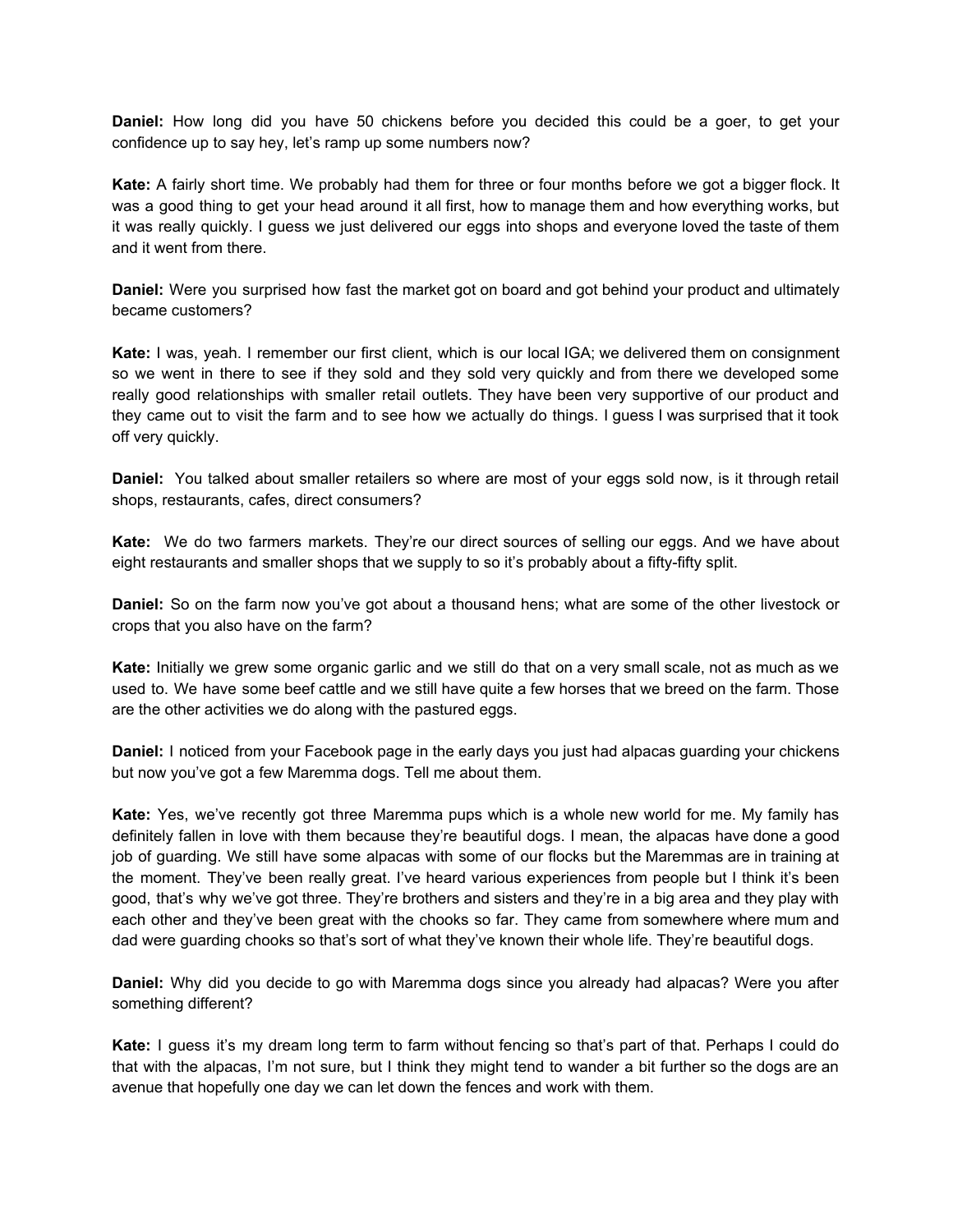**Daniel:** You've definitely got the land there, being a couple hundred of acres, to move your chickens around, you're not confined to a 30-acre area for a thousand chickens so you've got massive amount to run.

**Kate:** Yeah, we're very fortunate like that.

**Daniel:** When you first started you were looking for income and also the nutrients, the manure for the farm. How has your farm responded now, because you have had a few years of rotating your chickens around, have you seen a noticeable difference in your pasture and the quality of the grass coming through?

**Kate:** We have, yeah. We were actually just talking the other day and obviously it's springtime at the moment and you can definitely see where we've done the rotations of the caravans and the different species of grass that are coming through and they're slightly different colour: definitely that would be one of the biggest benefits I would say about farming with the caravans. It's really been great.

**Daniel:** With your flocks do you have different age groups and how many flocks are you running at any one time?

**Kate:** We have three flocks. We obviously have our new flock coming through. I've got a flock at the moment that hasn't quite started laying. And then we have two flocks and when our birds get to about 18 months of age, we sell them to people for backyard hens so that's how we keep moving our flocks through.

**Daniel:** No matter what time of year you're at you've always got eggs on because you've got different-age flocks. It's not like you get rid of them at one time.

**Kate:** Yeah. And obviously with the eggs we sell we have various sizes depending on what outlets they're going to or the market. It's really important that you keep some different egg sizes running through. You don't have the same egg size all the time.

**Daniel:** Tell me about how you sell off the layers. So they've finished at your farm, you want to make room for younger birds, new layers, how do you go about advertising and selling and moving those?

**Kate:** So predominantly we use social media. We put an advertisement up on social media to gauge interest and then there's also a lot of word of mouth, people that maybe came and got hens a couple of years ago and a fox might have taken them or for various reasons they need more, they come back to us. Social media is a great thing because it does put the word out there but it's also word of mouth.

**Daniel:** So these are just people on a suburban block or they're on a small farm? Who are the sort of people that buy your older hens?

**Kate:** It's typically suburban blocks. There are a few people on small acreage that will take larger numbers like 10 or 20 birds. But typically your average person will take three or four hens for the backyard and they just live in suburbia and we get really good feedback, that they're laying eggs and they transition well; people come and pick them up at nighttime to minimise stress. It works really well and I think it's a good system to have.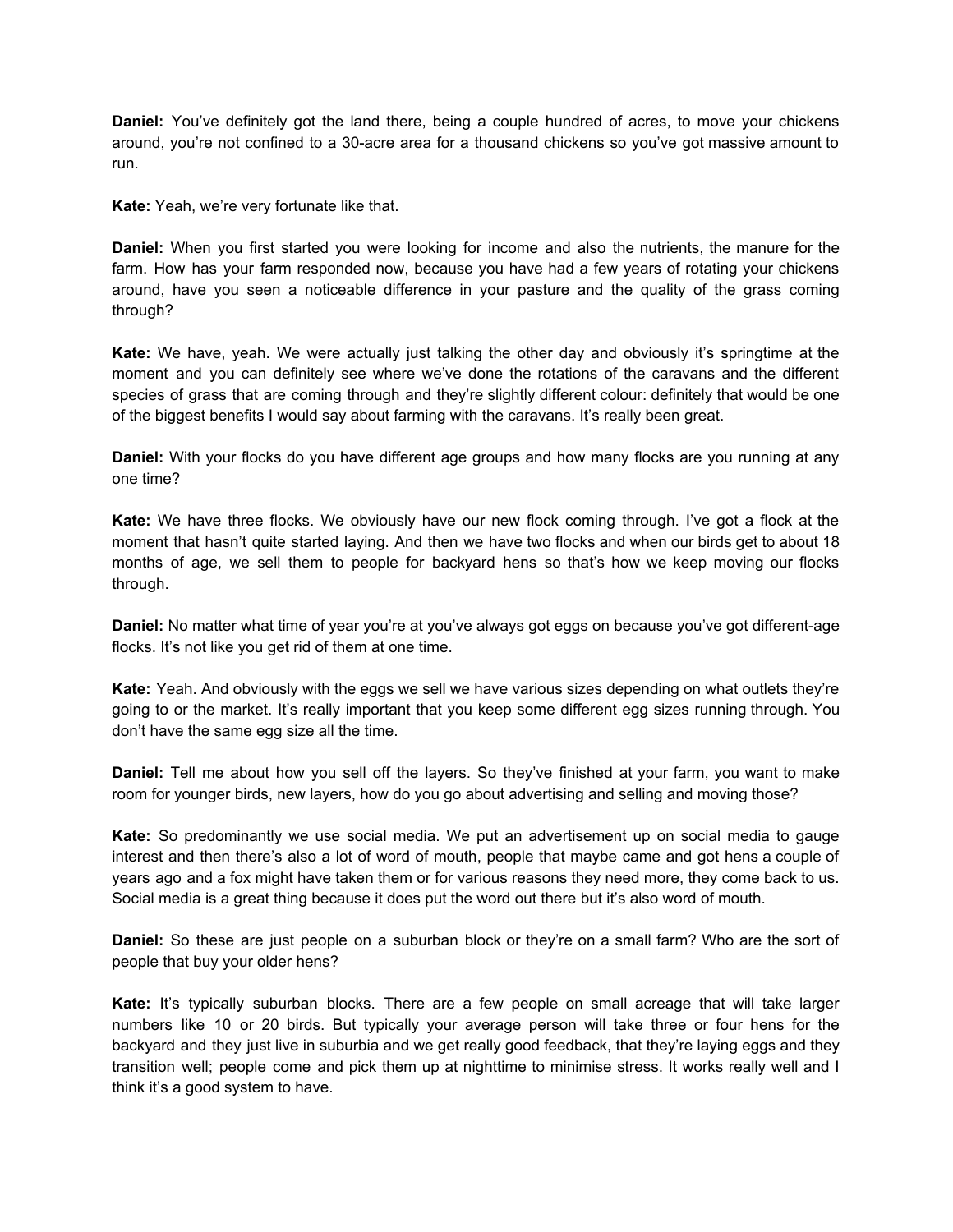**Daniel:** And they're really getting good value and a quality bird because it's been out in the field, in the sunshine, on pasture, living a great life, and then it's going to someone's backyard; it's not like it's been locked up in a shed all its life and when you put it outside it will die of heat stress or something.

**Kate:** Yeah, absolutely. I think people appreciate that you've looked after the birds and it's good value for money if you go and buy a new bird; some of them are \$30 – \$35 to buy. It's good, we have got quite good feedback.

**Daniel:** It's also good for you because those hens don't owe you any money because they've already paid for themselves—they've laid eggs that you've sold—but it is nice to get some money back that can go towards the next flock.

**Kate:** Yeah, definitely. It makes a big difference. So if you can keep that income coming back, some of it, it makes a big difference.

**Daniel:** You mentioned earlier that when you're selling to some of the smaller retailers they visited the farm. Tell me more about that.

**Kate:** Early on we had some groups, I guess there's one particular business, a local deli that sells quite a few of our eggs. They regularly have a day for their staff and they take them out for breakfast or might do something with them. They all came out to the farm and we basically did the farm walk and showed them the housing and how the birds live and answered any questions they had. It was great because obviously they come back and they're the ones with direct contact to their customers so they've seen our farm in action and they could actually tell people how we farm and what we do and what the product is. I think that was really invaluable that they actually came to see what we did.

**Daniel:** I think the more any farmer can do that, the better, because you're really adding great transparency. They can feel connected and know what's actually going on. I've said it many times before, there's almost no transparency in the food industry today: like you could go to a store and buy some bacon, and all you know is if it was Australian or imported.

You actually don't know any more so to be able to open up your farm to say hey, come and see, all those people have a connection because it's not like they just heard about it but they've actually walked on the pasture, seen the chickens, seen where they live, where they lay eggs, and especially if they're the staff that are in that store, because if someone asks questions about your eggs they know firsthand the quality of the hens and the pasture and the quality of your eggs.

**Kate:** Yeah. I think it's been a huge part in terms of building ourselves that they're able to talk about our product with direct experience.

**Daniel:** What were some of the challenges over the years that maybe you might not have expected as you've jumped into this new industry?

**Kate:** I think for me it's a border thing. I mean, I came from more of a corporate background. I've lived on the farm my whole life but I went off to study into work and so a lot of it was the mechanical part: we shift caravans with the tractor and things and explaining how to adjust and tinker with things, I've become so much better with all that kind of stuff.